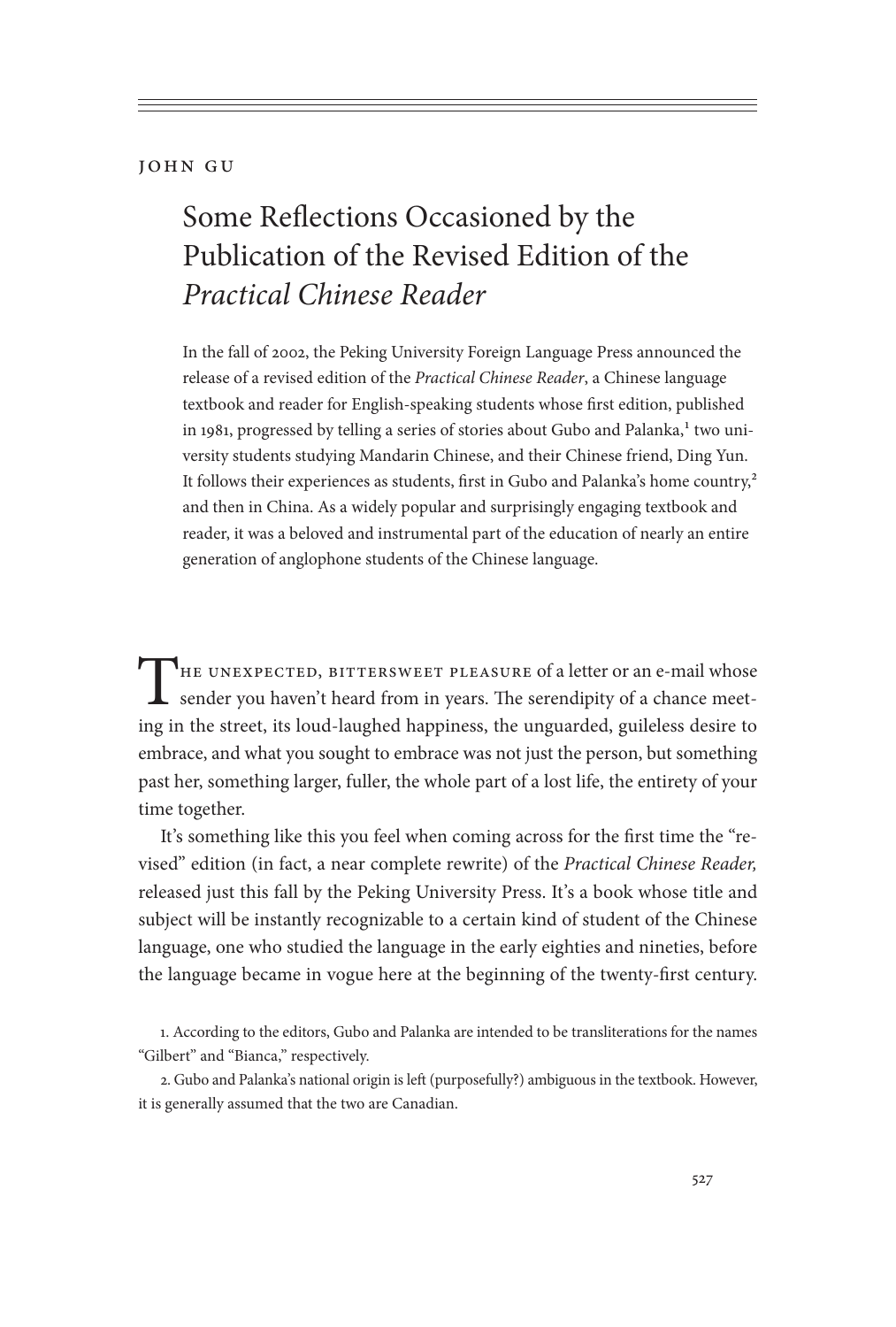And how can certain kinds of objects be blamed if they unhinge the floodgates of certain kinds of memories? Objects always begin as themselves, simple and shapeless, and then accrue our associations. You think, upon taking up this successor in your hands, of wooden desks, of certain slanted sunbeams alighting on blackboards dusty with chalk, of the skylines of foreign capitals. You think of the people you have known and the people you have only ever read about. Such associations, swollen with narrative and memory, are apropos: the first edition of the *Practical Chinese Reader* always felt like a collection of stories first and a textbook second, centering, as it did, around the adventures of Gubo and Palanka, two Canadian students trying to learn Chinese (Gubo and Palanka are their adopted Chinese names, we never do learn their English names). In a way, it was almost a sort of alternate reality whose inhabitants could live a life that was stylized and simple, but also vibrant and real, closer to the conception of life that you held as a young man. And how appropriate, it strikes you, to remember that the *Reader* began with a reunion, Gubo and Palanka's meeting at the train station, the kind of reunion that could occur only in the bounds of fiction: the lovers embracing after defeating the exigencies of time and distance. It's only after the lessons of painful experience that one learns that what was normal to youth becomes miraculous in adult life. Nothing would have struck you as more normal or more honest: she climbs off the train, sees him, and then leaps to embrace him (in the original textbook, the scene is given a three-panel illustration ending with Palanka tearfully pressing her head into Gubo's shoulder). All this drama, just for a lesson on how to say *Ni hao* (Hello) and *Ni hao ma?* (How are you?), when the adult part of yourself understands that it so rarely happens that way, that love is fragile enough to be defeated by something as simple as separation.

Or else think of the book as a sort of refuge where youth could be preserved, its mistakes left unpunished, an ultimately kind place that evoked a sort of boundless, endless summer: think of the chapter where Gubo and Palanka go to the beach with Ding Yun, the Chinese girl, a cheerfully complaisant third wheel accompanying them on all their adventures together. As if nothing could be simpler than to take a day off to leave for the beach, and the sun, the shore, the ocean, and the waves that broke upon it were reduced to items in a vocabulary list.

In the subsequent chapter, lying on that perfect beach, the three discuss their dreams. A clever way to create a list of professions. What perfect and perfectly suited careers awaited? Engineer? Doctor? Teacher? Gubo explains that he would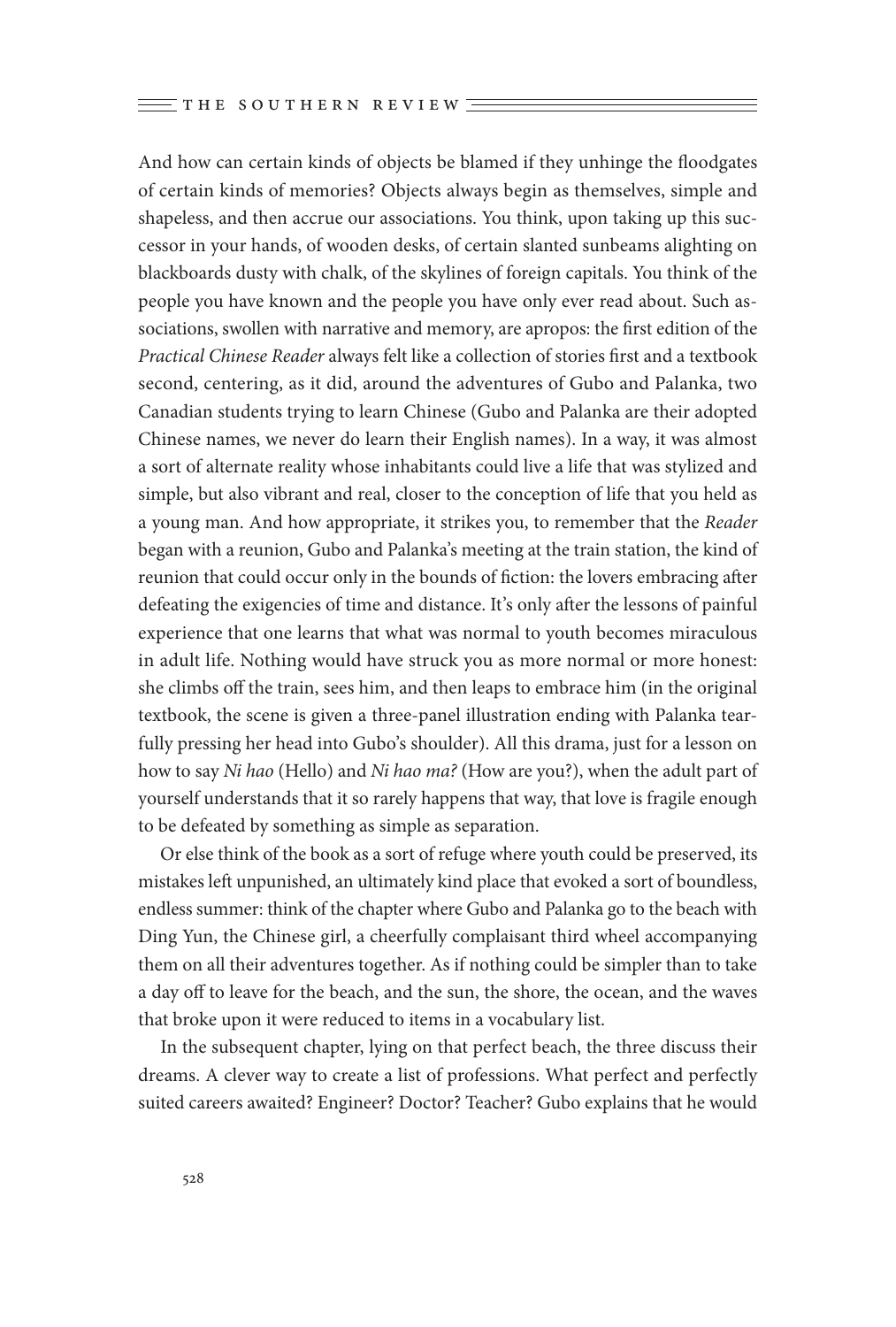like to be a writer. Palanka and Ding Yun's enthusiasm for the idea was boundless; if he said such a thing, it was assured.

What comes across most surprisingly in the book was the depth of the characters: Gubo, whose wit never fully masked the depth of his idealism, so that his confession on that beach never seemed surprising; if he was the gentle, athletic layabout (the "Sports and Athletics" chapter finds him playing basketball at the gym) stepping on to the beach, it was not essentially surprising to discover the soulful writer leaving it.

And Palanka, whose decisiveness—it was always she who introduced so many chapters with the phrase *Women qu nar ba* (Let's go there), and who, at the end of the chapter on "Time Expressions," had cried out, *Women gai wanle!* (We're going to be late!)—always drove the narrative and presaged so perfectly the depth of her ambitions (she wanted to be a *yi sheng*, a doctor).

And Ding Yun, whose undemanding happiness and gameness—she followed the other two everywhere: the cafeteria, the library, the cinema, and the "discotheque" (how utterly standard and beautifully old-fashioned the settings of each chapter were!), always there to ask the questions (*Na shi shenme?*, What is that?) that would elicit the enrichment of vocabulary—bespoke an almost preternatural kindness, with an amiability and low-key drive that seemed a closer match to Gubo's than Palanka's was.

What united them, perhaps, was their assuredness, in the world, in their futures, and (could it not ever be the case?) in China, which was always, in their estimation, on the verge of its advancement to the league of great nations (this is something of a reflection of the inevitably politicized creation process of the first edition of the *Reader*, which still referred to the Communist Revolution as a matter of recent memory).

Even the airport scene (and who these days still believes in airport scenes?), where Gubo and Palanka leave for Beijing, together, has a self-assured quality, imbued as it is with all the hope and optimism of their perpetual youth. Taking leave of their tearful parents and of Ding Yun (she was a foreign exchange student and didn't return to Beijing until the *Reader*'s end), Gubo and Palanka were nevertheless filled with an excitement that you might have understood immediately as a young man.

And it's a scene whose poignance and power is magnified if you yourself ever went to Beijing; what it held for you was a sort of promise, what you'd held was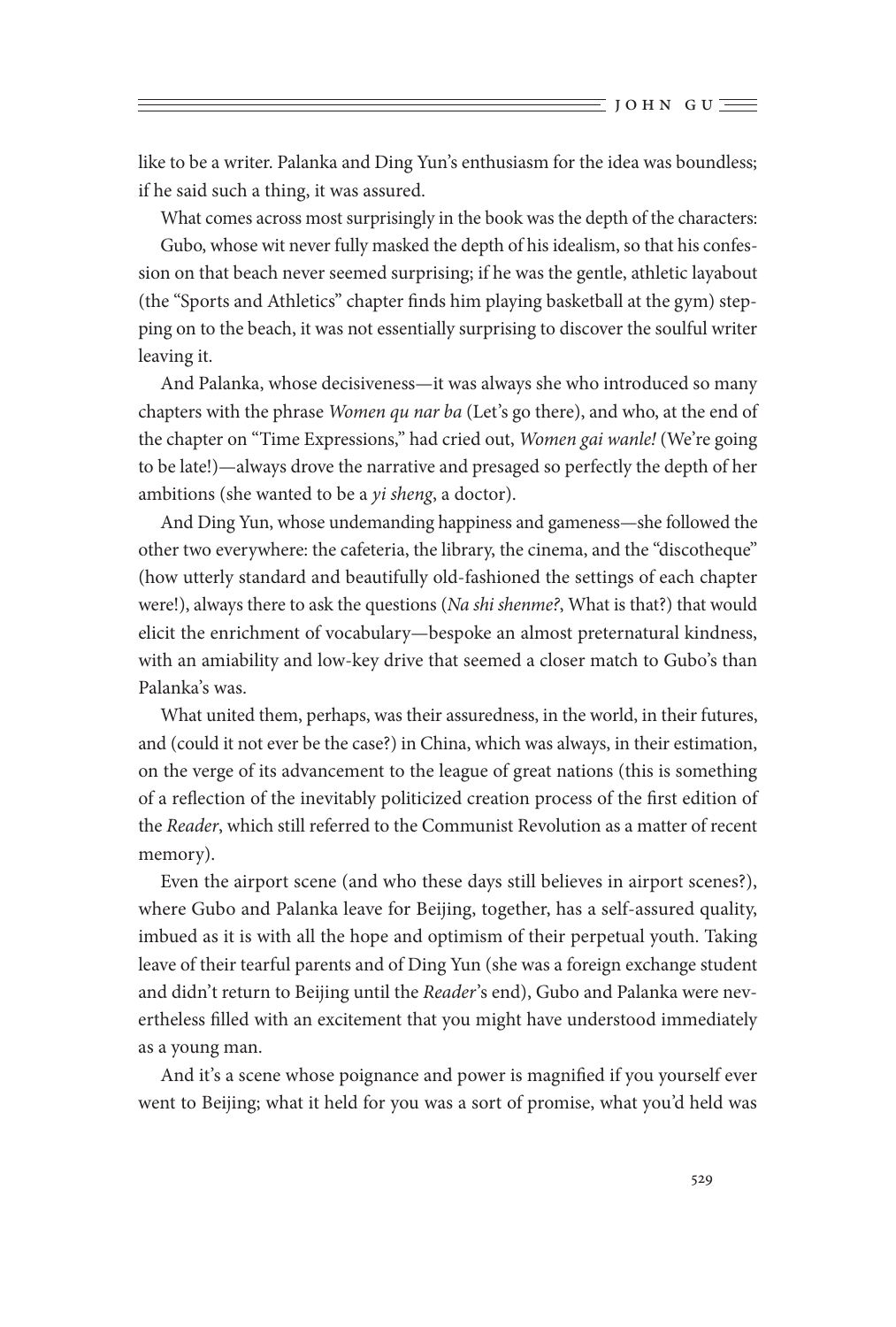a kind of conviction. About the size of the world, about its fullness. Who after reading the two volumes of this book, who could turn around and say no, I don't want to go to Beijing? If only for a year. You would grab all your things, bid all your farewells, make all your rash, youthful promises, and then fly off—if you'd read the book.

If you were in Beijing, if you were in Beijing once, especially if you were there in the early eighties, you would remember a cold, gray city warmed in the winter by the steam of food carts, how the colors returned in the spring, and in the summer, when you walked from the Peking University campus to the Summer Palace, all the people were out, a sea of kites fluttering above them like reflections in the heavens of their own earthly dreams.

Your memories would be tied up with the memories of classrooms: a shifting prism of haloed dust, as the light slipped in through the window. Or the darkness of the dorms at Peking University, the frailty of your electric lamp and its yellow light, barely sufficient to light all the words you wanted to write down.

Memories which would alight with the restful finality of migratory birds at the moment of arrival—if you as much as touch this book. For the first edition of the *Practical Chinese Reader* was equal to and coeval with your youth. Tied up with all the places you'd traveled, with every girl you'd ever been in love with, as a young man. Even if you were in Beijing, you would want to know why. Its cover was the cover that your hands and her hands reached across one day, and seeing the cover of its successor, it is not some completely unreasonable instinct that expects in the succeeding instant for a pair of piercing blue eyes to turn up to yours; the expression that gave that fierceness to their color was the mystery you spent a semester attempting to unravel.

How powerful narrative is!

You remember the words for *writer*, *doctor*, and *engineer* as if they were your own professions, instead of Gubo, Palanka, and Ding Yun's respective dreams. You know the word for *blue*, and the word for *eyes*.

You know how to say "I love you" in Chinese because once, on a rainy day in Beijing, Gubo had made this declaration to Palanka. And not just because you had said the same thing over a staticy line to a girl who was nothing like Palanka or Ding Yun and yet who is, somehow, inseparable in your mind from both.

And so when you pick up this new book, what will happen? Will time freeze and stand still? Flipping through its crisp, white, acid-free pages, it comes not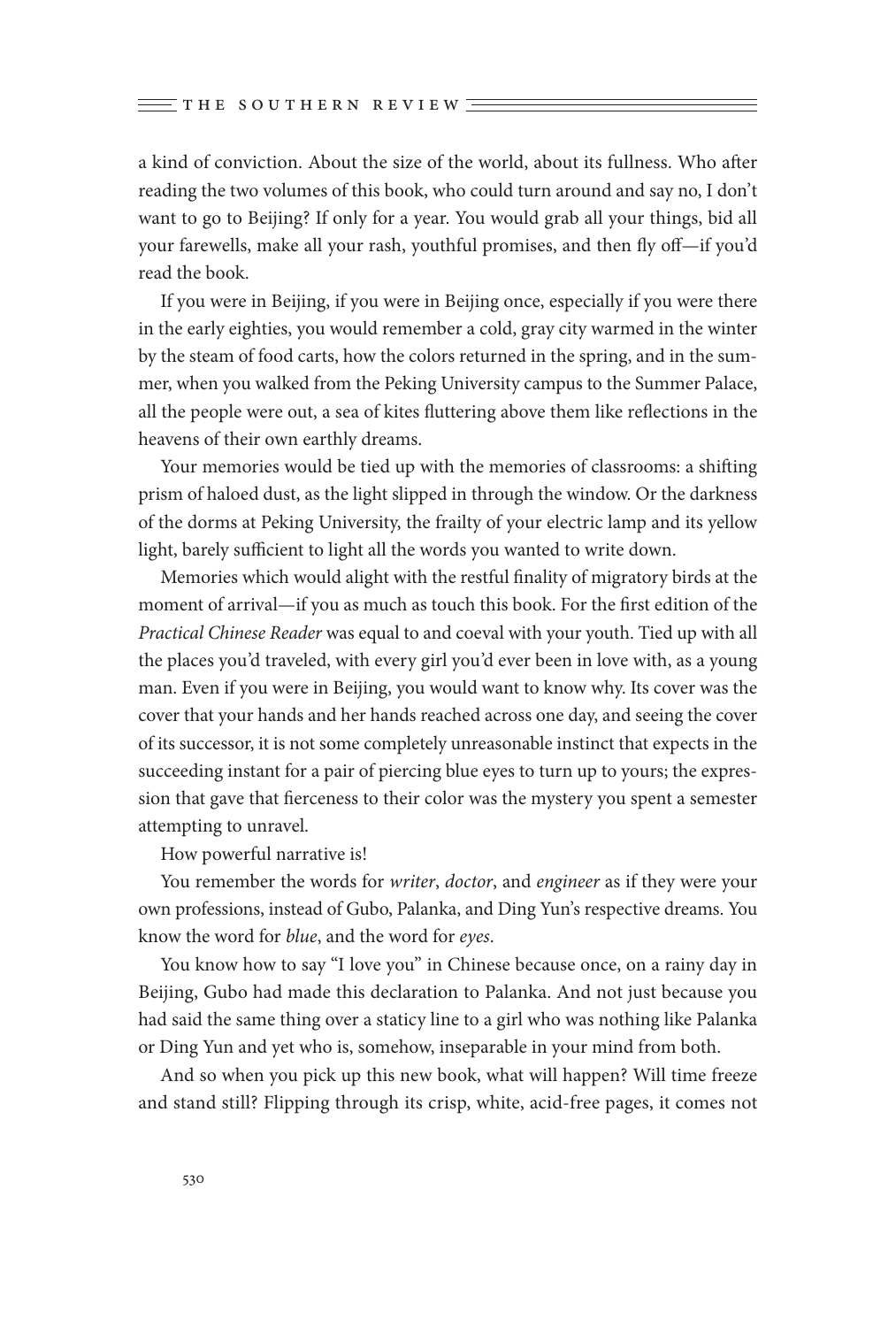as a surprise to find the new edition of the *Practical Chinese Reader* peopled by new characters and set in the present age. The characters no longer referring to each other as *tong zhi* (comrade), the skylines dotted with skyscrapers, everyone shuttled about in bullet trains. The glory of communism tucked quietly away, as into a dustbin, before your arrival.

The world needs new stories, and better to leave Gubo, Palanka, and Ding Yun in peace. Only, not. Only, in skimming the pages of this revised edition of the *Practical Chinese Reader*, you discover a quiet miracle, a sentence that is capable of rewriting all your ideas about the characters and people you thought you knew in your youth:

## Cast of Characters

Ding Dao—*age 21, A university student from Montreal, Canada, majoring in Chinese Language and Literature. Son of Gubo and Ding Yun.*

Thus we find the fate of the two lovers and their friend. It was Ding Yun whom Gubo ended up marrying, not Palanka! And this despite all the protestations made in that beautiful language that he would love her forever. And a child! Older now than you were when you first opened the pages of the *Reader*. You shout with amazement and slap your knee, as at a dinner with a long-lost friend where, drunk with happiness, you stand up too quickly to propose too loudly a toast, moved by the ability of people to defy any and all of your expectations, overcome with bitter, unbearable happiness at the news of people from your own wasted youth, laughing because you are so in love with something—is it love? is it humanity?—you'd almost forgotten could bring you such joy.

Oh, in Beijing you spent entire nights writing letters! There was so much, so much more than you could ever explain in a letter, more than you knew how to say to her. You wanted to recapture the magic of the first night you'd spent together, talking into the early hours of the morning until the sun came up, not as a glow, you'd discovered, but like the unclenching of the night's darkness. You wrote about the acerbic, anti-party wit of your classmates at Peking University, what it was like to study in the park by the Temple of Heaven, about the life and beauty of the sight of the thousands of people who gathered every evening at Tiananmen Square.

You wrote until one day one of you said: "I've found someone else." And it doesn't even matter who, who said it, who meant it, who wanted this more (a year